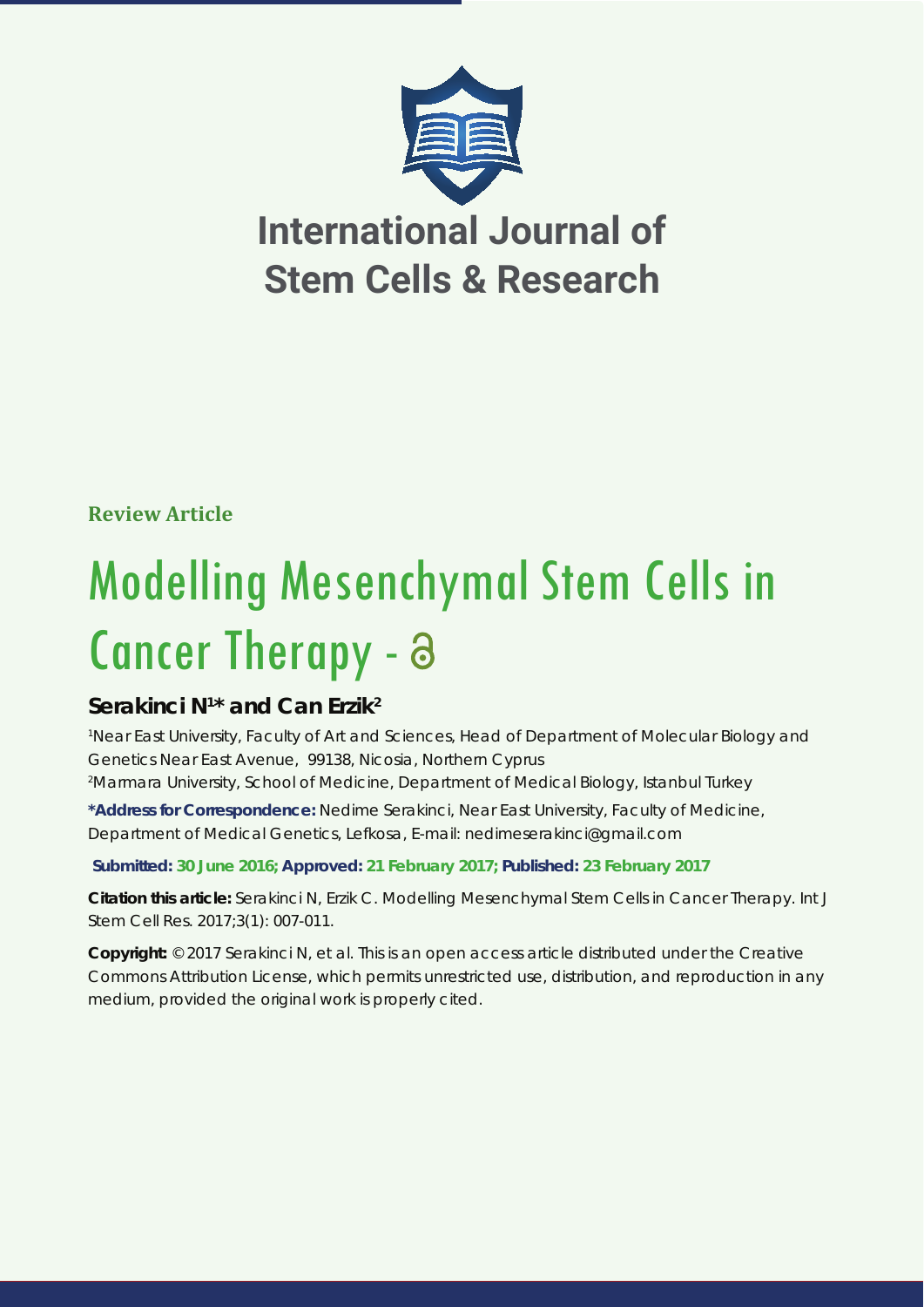# **ABSTRACT**

Stem cells have the ability to perpetuate themselves through self-renewal and generate mature cells of a particular tissue through differentiation. Mesenchymal Stem Cells (MSCs) play an important role in tissue homeostasis supporting tissue regeneration. MSCs are rare pluripotent cells supporting hematopoietic and mesenchymal cell lineages. MSCs have a great potential in cancer therapy, also the stem cell exosome and/or microvesicle-mediated tissue regeneration abilities may be used a potential to the therapeutic applications. In this review, use of hMSCs in stem cell-mediated cancer therapy is discussed.

**Keywords:** Mesenchymal stem cells; Cancer therapy; Telomere

## **INTRODUCTION**

Mesenchymal Stem Cells (MSCs) have distinct characteristics and they can undergo self-renewing divisions as well as give rise to progenitor cells. They are multipotent and can be obtained mainly from bone marrow and adipose tissue. MSCs have the ability to differentiate into diverse tissue types of other lineages within or across germ lines including the mesodermal lineage, such as adipocytes, osteocytes, chondrocytes and cells of other embryonic lineages like glial cells [1]. They secrete several paracrine factors including chemoattractants for endothelial lineage cells, monocytes, and macrophages, as well as inflammatory factors such as various chemokines and interleukins. Through chemokine signaling, MSCs interact with the extracellular matrix that results in the transcriptional activation of target genes in cancer cells as well as macrophages and lymphocytes.

One of the main characteristics of hMSCs is their homing abilities to the primary tumor site and metastatic sites. Chemokines and their receptors were proposed to be involved in hMSC migration and homing [2,3]. Moreover, recent studies have shown that hMSCs have antiapoptotic characteristics Yang, et al. [4] in Bone Marrow-derived MSCs (BM-MSCs), which decrease oxidative stress, apoptosis and hippocampal damage in the brain [5]. Similar to the BM-MSCs, MSC-derived exosomes were shown to have similar functions in suppressing and repairing inflammatory responses which lead to tissue damage and modulating the immune system, however, these findings remain to be controversial [6].

MSCs may interact with tumor cells to promote tumor growth directly or indirectly through autocrine/paracrine mechanisms. MSCs are considered to be the source of Tumor-Associated Fibroblasts (TAFs), which are important components of tumor stroma. Therefore, MSCs play an important role in orchestrating the tumor microenvironment through angiogenesis and modulation of both immune system and tumor stromal architecture [7]. It is possible that MSCs provide a specific microenvironment or a niche for cancer stem cells. Therefore, investigating the interaction between stem cells and their specific microenvironment/niche cells will enhance the understanding of cancer development, especially metastasis [7-11].

Several studies including animal models and pre-clinical investigations report using MSCs in cancer treatments. Although BM-MSCs are the most common choice in these studies, they are not very practical, since harvesting bone marrow is an invasive procedure and it yields a small number of cells. Besides, the differentiation potential and the lifespan of BM-MSCs decrease with the advanced donor's age [11-16].

Although BM-MSCs is the gold standard for the *in-vitro*  experiments as well as clinical applications Batsali, et al. [17], other alternative sources of MSCs, such as adipose tissue and umbilical cord blood, have gained more importance in the recent years. Adipose tissue-derived MSCs are obtained from the subcutaneous tissue. They have similar expansion potential, differentiation capacity, and MSC immunophenotype as the MSCs derived from the bone marrow [14]. Umbilical cord, obtained after the removal of placenta, is rich in hematopoietic stem cells [18,19]. One of the differences between the MSCs obtained from bone marrow and umbilical cord is that umbilical cord-derived MSCs have a higher expansion rate compared to both bone marrow and adipose tissue-derived MSCs [14,20] that could be due to the higher telomerase activity of the umbilical cordderived MSCs [21].

Suifes ture

#### **Therapeutic use of hMSCs in cancer therapy**

To date, cancer therapy is still one of the most challenging treatments. One reason is that cancer has a dysregulated cellular self-renewal capacity. Gene and viral cancer therapies have shown improved outcomes, however, there is still a great need for development. Cancer therapy directed at tumor cells is very difficult. However, the fundamental issue in cancer research is the identification of the cell type capable of sustaining the outgrowth of the neoplastic clone within solid tumors. Therefore therapies specifically directed at the cancer stem cells have gained importance to reduce and stop the metastatic tumors. Recent studies have shown that use of stem cells obtained from adult the tissue may be a novel vehicle for stem cellmediated cancer therapy with improved anti-tumor effects.

Up to date, various agents have been used with stem cells as vehicles to reduce the tumor size or extend the survival of the organism [22,23]. All these vehicles and agents showed different success rates. In the last decade, hMSCs have been proposed as a great tool in different therapeutic applications. MSCs serve as a powerful cell-based delivery vehicle for the site-specific release of anticancer drugs due to their homing abilities, easy acquisition, hypoimmunogenic properties, fast *ex-vivo* expansion and feasibility of autologous transplantation properties [24]. The use of self-derived hMSCs has an advantage over using other vehicles for delivery since they would have significantly a lower risk of being rejected as foreign objects by the immune system. Once these stem cells carrying biological agents are injected into the patient's bloodstream, they can migrate to the tumor site and release the anti-carcinogenic agent.

The use of MSCs transduced with TRAIL showed induction of apoptosis and a subsequent reduction of tumor cell viability in colorectal carcinoma, gliomas, lung, breast, squamous and cervical cancer [25,26]. Targeted delivery was also proven to be successful using hMSCs in a xenogenic mouse model. The growth of malignant cells in lungs of mice was inhibited both *in-vitro* and *in-vivo* following local delivery of MSCs transduced with interferon-β (IFN-β). However, this inhibition was not achieved during the systematic or non-local delivery of the cells to the tumor site [27,28]. In the prostate stroma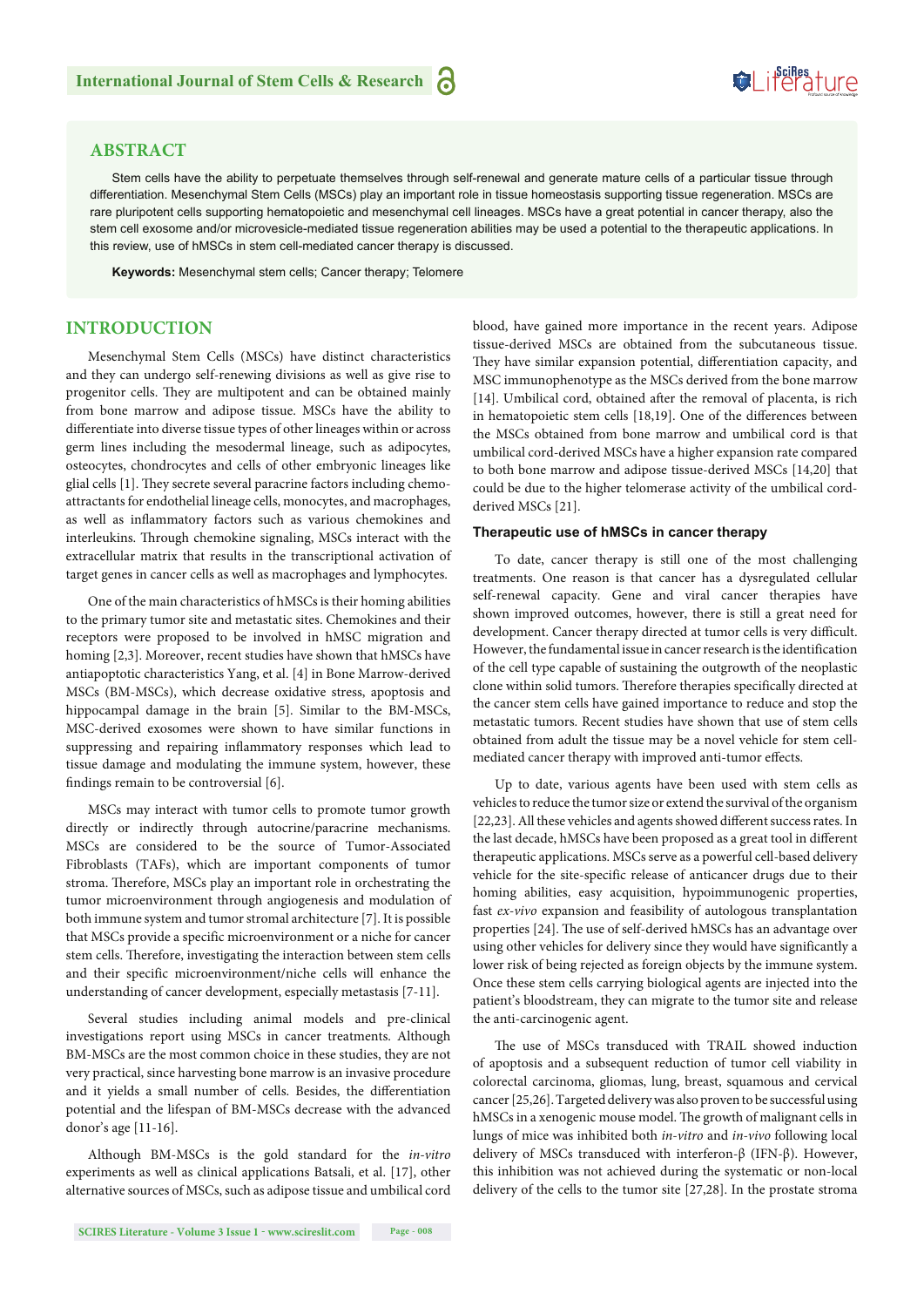

of a castrate resistant mouse model, where MSCs were used to deliver Frizzled Related Protein-2 (SFRP2) to antagonize the Wnt-mediated cancer progression, decreased tumor growth, increased apoptosis, and tumor necrosis have been observed [29]. In mice with both solid and metastatic tumors, it was shown that intratumoral injection of MSCs expressing modified interleukin-12 (MSCs/IL-12M) caused strong tumor-specific T-cell responses and anti-metastatic effects as well as inhibitory effects of solid tumor growth. These effects were proven to be stronger than interleukin-12 expressing adenovirus [30]. In 2011, Serakinci, et al. [10] showed the homing, engrafting and proliferation abilities of hMSCs in a human xenograft model in an ovarian cancer cell line transplanted into immune compromised mice [10]. Human BM-MSCs were shown to secrete interferon-b (IFNb) and diminish melanoma, breast carcinoma, and lung metastases [25]. Similarly, MSCs derived from amniotic fluid was capable of transporting IFNb

to the site of neoplasia of a bladder tumor model and inhibit the tumor growth as well as prolonged survival of mice [25].

#### Limiting factors and difficulties of MSC use in cancer **therapy**

Difficulties already start with the isolation process, since only 1 in every 10<sup>5</sup> cells obtained in isolation is expected to be an MSCs. MSCs have low grafting efficiency as well as potency. The limited division potential of hMSCs also restrains their therapeutic applications especially considering that a high number of cells is required for therapy in humans. This raises the need for large scale MSC expansion [22].

Here, the telomere dynamics play an important role in stem cell function in particular during the expansion of stem cell population. Telomere homeostasis and telomerase play a critical role in tumor progression and it is well known that the cancer cells rely on telomerase for its survival. One of the main functions of telomeres is to protect the chromosome ends as being detected as DNA double strand breaks by DNA repair machinery.

Serakinci, et al. [12] established an immortalized human MSCs (hMSC-telo1) cell line by introducing a retrovirus carrying the hTERT gene, which codes for the catalytic subunit of telomerase reverse transcriptase. hTERT, together with hTERC, the telomerase RNA, function to lengthen the end of DNA strand, namely the telomeric repeat sequence and allows the stem cell to maintain its characteristics with an expanded life span This gene manipulation allowed cells to bypasses the naturally built-in cellular controls which govern the delicate balance between cell proliferation, senescence, and carcinogenesis. Although this is very promising in the use of MSCs for therapeutic applications, manipulation of telomeretelomerase activity in order to extend the proliferative capacity of stem cell populations may increase the risk for stem cell susceptibility to carcinogenesis. The transduced cell line presented variations indicative of neoplastic development, such as contact inhibition, anchorage independence and *in-vivo* tumor formation in Severe Combined Immunodeficiency (SCID) mice [11]. These can be due to critically shortened telomeres leading to senescence that can be considered as a barrier against cancer formation via a telomeremediated checkpoint. Dysfunctional telomeres have the ability to disturb the genomic stability via Break-Fusion-Break cycles causing excessive genomic instability and aberrations, which might lead to rapid cell proliferation, loss of contact inhibition, a gradual increase in telomerase activity [31,32]. These phenotypic and genotypic alterations were also reported in adipose-derived hMSCs [33] and bone marrow-derived mouse MSCs [34].

One of the options to resolve the issue of neoplastic transformation of hMSCs could be the self-destruction of the vehicle after the drug delivery. This kind of treatment has been applied in tumor-selective viruses that mediate oncolytic effects on tumors and destroy targeted cancer cells. This kind of viruses has been engineered at the telomerase promoter sequence with tumor-specific transcriptional response elements. These therapies target the telomerase-positive cells and combine the genetically engineered vehicle stem cell and suicide gene therapies [35-37]. Serakinci and colleagues [38] have reported that hMSC-telo1 cells do not necessarily give rise to spontaneous transformation. The neoplastic transformation was observed in the telomerase introduced hMSCs when they were subjected to 2.5 Gy of gamma irradiation followed by long-term culturing. Thus, the neoplastic transformation was suggested to occur due to DNA damage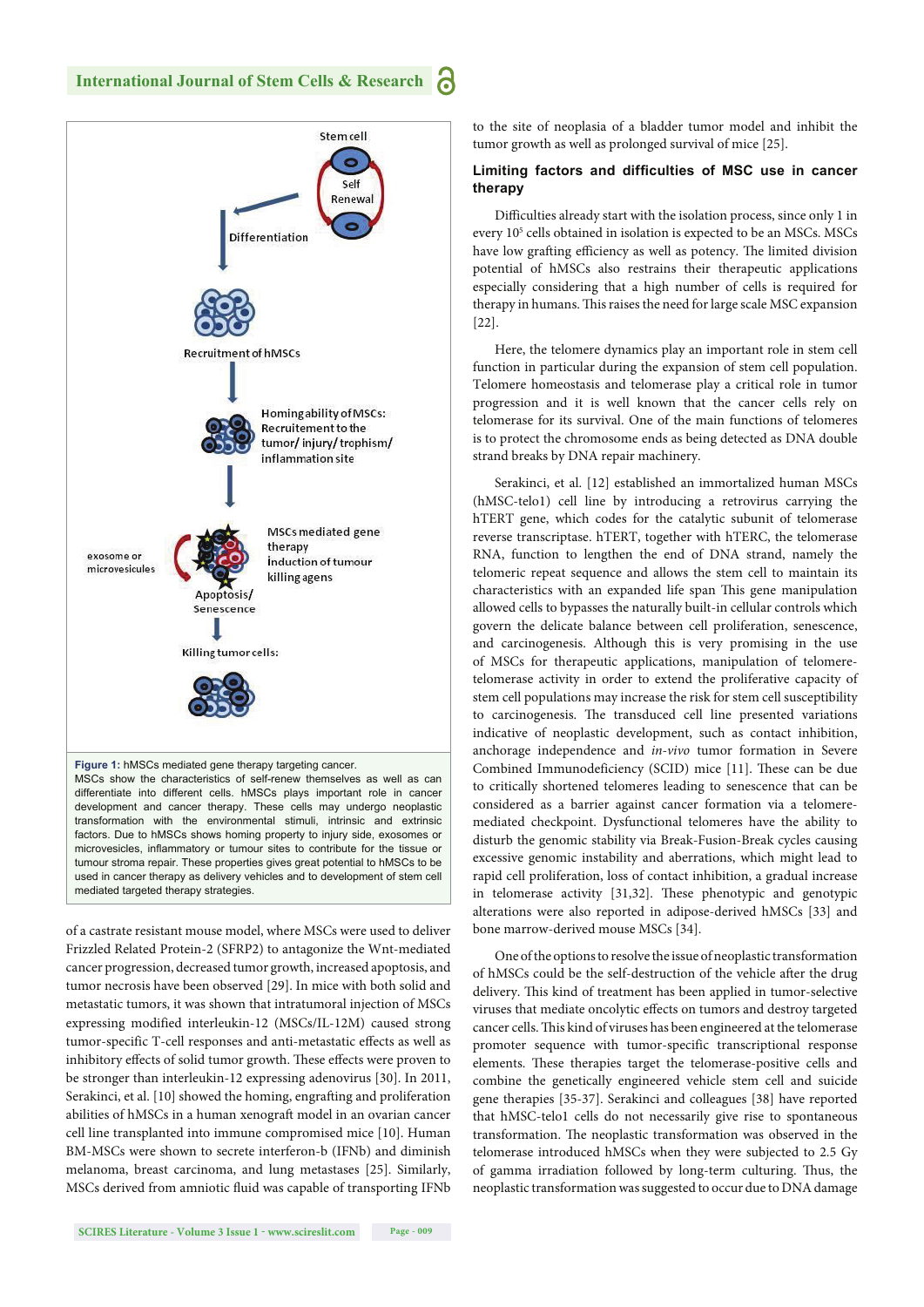# **International Journal of Stem Cells & Research**

caused by irradiation and telomere damage leading to temporary cell cycle arrest [12,38]. Telomerase may help in the production of a large number of cells, but it may have an impact on neoplastic transformation. Therefore these cells require close monitoring before and after the application and treatment.

In addition to the malignant transformations observed in cells with manipulated telomere-telomerase activity, unmanipulated BM-MSCs were also shown to produce a sub-population of cells with high levels of telomerase activity, chromosomal aneuploidy, translocations and capacity in the formation of tumors in multiple organs of NOD/ SCID mice [22,39]. Malignant transformations were also reported in rodent models, in mouse, and in hMSC populations [11,33,22,39]. The underlying molecular mechanism in this spontaneous transformation was suggested to occur after hMSC by-passing the senescence by repressing p16 expression, acquisition of telomerase activity, deletion of the Ink4a/Arf locus and hyperphosphorylation of Rb [33]. This raised concerns whether hMSCs can lead to spontaneous malignant transformation when forced to extensive expansion. On the contrary to these studies, analysis of hMSCs with comparative genomic hybridization, karyotyping and subtelomeric fluorescence *in situ* hybridization showed that there is no evidence of spontaneous hMSC transformation during long-term culture [40,41]; however, maintaining a normal karyotype will not eliminate the possibility of epigenetic changes to occur. Indeed, telomerase-immortalized hMSCs were shown to accumulate genetic and epigenetic variations leading to spontaneous transformation [11,42]. Exogenously administered hMSCs may get engaged to developing tumors, after being infused systemically in animal models for glioma, colon carcinoma, gastric cancer, ovarian carcinoma, Kaposi's sarcoma and melanoma [43,44]. Although these studies support the possibility of neoplastic transformation of hMSCs during *in-vitro* expansion, it is still controversial and the molecular pathogenesis underlying such mechanism is not fully established yet.

Moreover, a number of studies investigating the use of MSCs for graft -versus-host disease showed no signs of tumor formation [43,45,46]. A recent small size phase 2 clinical study was reported for the use of MSCs for the treatment of Crohn's disease that showed promising results. Although all these results are promising, in order to establish a definite role of MSC in the prevention of tumorigenesis, comprehensive information on the regulation of adult stem cell growth and monitoring the outcome of clinical applications are necessary.

#### **CONCLUSIONS AND FUTURE DIRECTIONS**

Lately, hMSCs have become a great therapeutic target for many diseases due to their homing abilities once reconstructed to inflammation or tumor site. MSCs can be acquired from the patients' own body and use of these cells lowers the risks of rejection. In addition to their tumor homing properties, MSCs are also easily transduced by integrating vectors due to their high levels of amphotropic receptors and offer long-term gene expression without alteration of the phenotype. Gene and viral-based therapies have shown enhancements in cancer treatment and a number of anticancer genes have been successfully engineered into MSCs, which then promoted anticancer effects in various carcinoma models. However, since one of the most apparent characteristics of cancer is the continued cell growth that is associated with telomerase activity, there may be an increased risk of cancer development with the use of genetically modified cells in cancer therapies. Therefore, use of targeted treatment with self-suicide vehicles may be a better approach to improve the cancer therapy and reduce the risk of developing a secondary tumor.

The stem cell exosome/microvesicle-mediated regeneration, cell migration and homing abilities of the hMSCs had an important role in the treatment of cancer and other diseases. Several anticancer genes have been successfully engineered into MSCs. Lentivirus-, retrovirus-, plasmid- and adenovirus-mediated MSC deliveries showed promising results in animal studies with prolonged life of the animals, reduced complications, and/or tumor growth*.* All these promising results have drawn the attention to the potential of MSCs in cell-based therapies. Current literature and discussion indicate that hMSC use in cancer therapy would benefit from the combination of the gene therapy with stem cell therapy approach.

It is worth mentioning that use of genetically modified MSCs and their target specificities need further exploring. Therefore, clinical studies play a crucial role in determining the potential of MSC usage in cancer in combination with conventional therapy strategies.

In conclusion, modeling of hMSCs is a promising approach for cancer therapy. The use of hMSCs with suicidal gene therapies is a hopeful approach and the combinatory effect of gene therapy with stem cell therapy may be the strategy forward.

#### **REFERENCES**

- 1. Jiang Y, Jahagirdar BN, Reinhardt RL, Schwartz RE, Keene CD, Ortiz-Gonzalez XR, et al. Pluripotency of mesenchymal stem cells derived from adult marrow. Nature. 2002; 418: 41-49. https://goo.gl/ZkvAjK
- 2. Kortesidis A, Zannettino A, Isenmann S, Shi S, Lapidot T, Gronthos S. Stromal-derived factor-1 promotes the growth, survival, and development of human bone marrow stromal stem cells. Blood. 2005; 105: 3793-3801. https://goo.gl/tuYQdr
- 3. Wynn RF, Hart CA, Corradi-Perini C, O'Neill L, Evans CA, Wraith JE, et al. A small proportion of mesenchymal stem cells strongly expresses functionally active CXCR4 receptor capable of promoting migration to bone marrow. Blood. 2004; 104: 2643-2645. https://goo.gl/X3Zd3L
- 4. Yang C, Deqiang Lei, Weixiang Ouyang, Jinghua Ren, Huiyu Li, Jingqiong Hu, et al. Conditioned media from human adipose tissue-derived mesenchymal stem cells and umbilical cord-derived mesenchymal stem cells efficiently induced the apoptosis and differentiation in human glioma cell lines in vitro. BioMed Research International. 2014. https://goo.gl/tdGmn3
- 5. Calió ML, Marinho DS, Ko GM, Ribeiro RR, Carbonel AF, Oyama LM, et al. Transplantation of bone marrow mesenchymal stem cells decreases oxidative stress, apoptosis, and hippocampal damage in brain of a spontaneous stroke model. Free radical biology & medicine. 2014; 70: 141-154. https://goo.gl/ne9NeQ
- 6. Yu B, Zhang X, Li X. Exosomes derived from mesenchymal stem cells. International Journal of Molecular Sciences. 2014; 15: 4142-4157. https:// goo.gl/Gx1KyE
- 7. Honoki K, Tsujiuchi T. Senescence bypass in mesenchymal stem cells: a potential pathogenesis and implications of pro-senescence therapy in sarcomas. Expert review of anticancer therapy. 2013; 13: 983-996. https://goo.gl/s4MEyD
- 8. Sohni A, Verfaillie CM. Mesenchymal stem cells migration homing and tracking. Stem Cells International. 2013. https://goo.gl/TmZdbx
- 9. D'Souza A, Lacy M, Gertz M, Kumar S, Buadi F, Hayman S, et al. Long-term outcomes after autologous stem cell transplantation for patients with POEMS syndrome (osteosclerotic myeloma): A single-center experience. Blood. 2012; 120: 56-62. https://goo.gl/XWDDA9
- 10. Serakinci N, Christensen R, Fahrioglu U, Sorensen FB, Dagnæs-Hansen F, Hajek M, et al. Mesenchymal stem cells as therapeutic delivery vehicles targeting tumor stroma. Cancer biotherapy & radiopharmaceuticals. 2011; 26: 767-773. https://goo.gl/ucgPL5